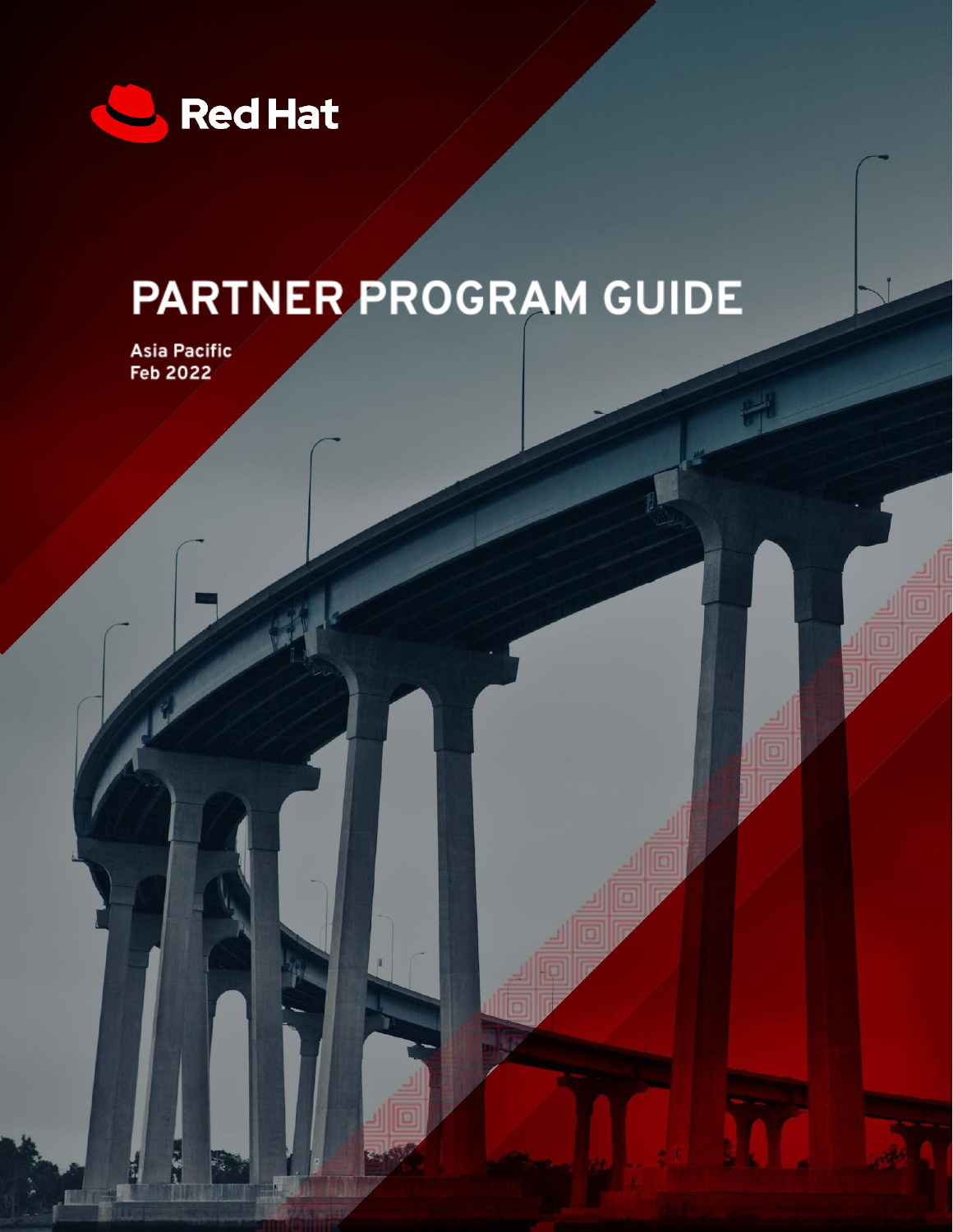# **TABLE OF CONTENTS**

- 1 Disclaimer
- 2 Program Guide Changes
- 3 Introduction
- 4 Partner Program Overview
- 5 Partner Program Structure
- 6 Partner Program Benefits
- 7 Accreditation
- 8 Program Requirements
- 9 Membership
- 10 Red Hat Partner Help Desk
- 11 Appendix 1: Benefit Descriptions
- 12 Appendix 2: Program Requirement Definitions

# **DISCLAIMER**

This Red Hat Partner Program guide (the "**guide**") provides an overview of the Partner Program. The terms that govern the Partner Program are contained in the Red Hat Partner Agreement and Partner Program appendix (the "**agreement**") entered into between Red Hat and each partner participating in the Partner Program. All terms not otherwise defined herein shall have the meaning set forth in the agreement. The current version of this guide will be made available to partners on the Red Hat Connect for Business Partners portal at https://connect.redhat.com. Partner Program benefits and requirements are applied based upon the country in which the Partner is located. To the extent that this guide has been translated into any language besides English, the English version of the guide will prevail over any inconsistencies with a non-English version of the guide.

# **PROGRAM GUIDE CHANGES**

Red Hat may require occasional corrections or updates to the guide and reserves the right to make such corrections or updates from time to time and to post such corrections or updates to the Red Hat Connect for Business Partners portal.

Copyright © 2022 Red Hat, Inc. Red Hat, Red Hat Enterprise Linux, the Shadowman logo, and JBoss are trademarks of Red Hat, Inc., registered in the U.S. and other countries. Linux® is a registered trademark of Linus Torvalds in the U.S. and other countries.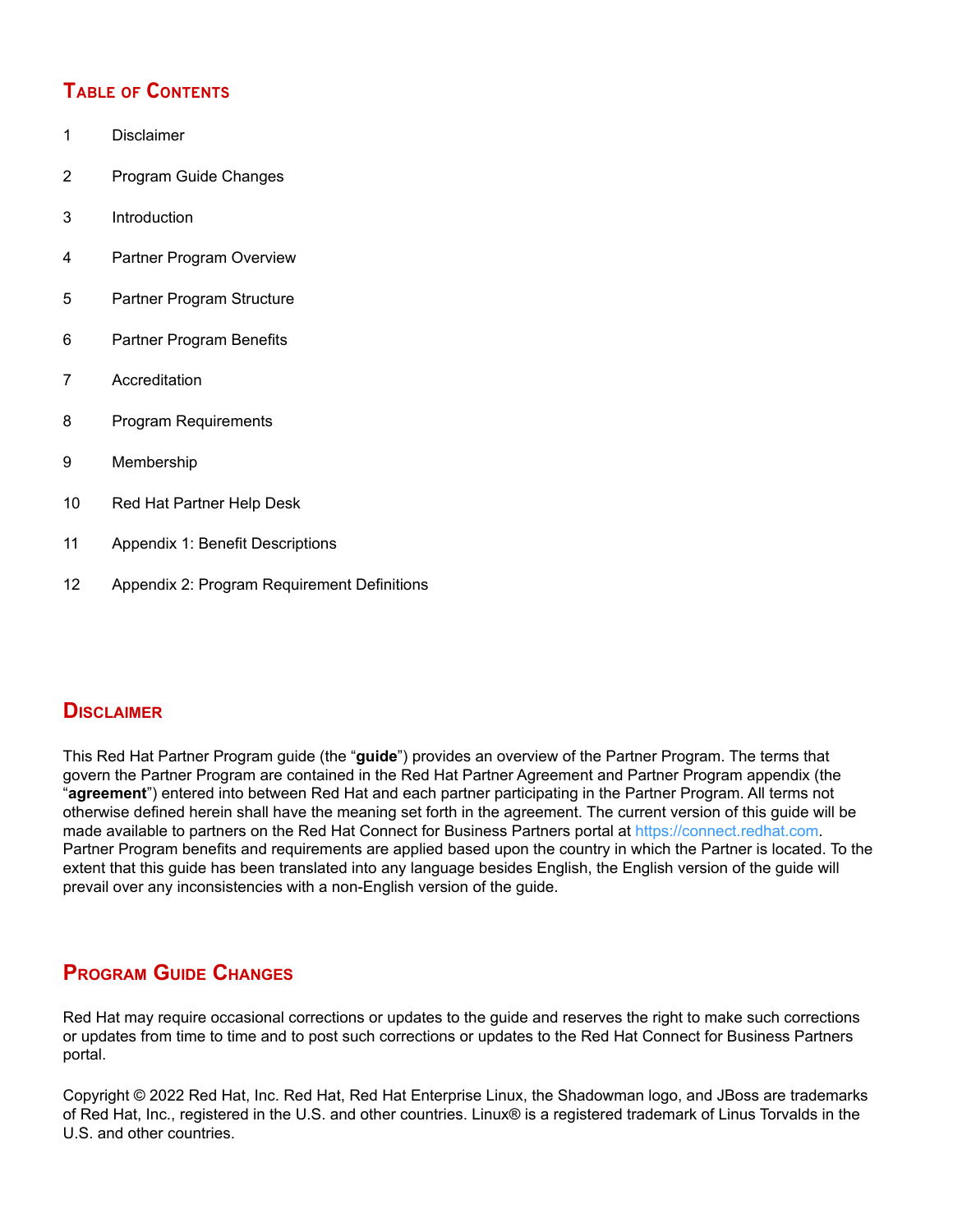# **INTRODUCTION**

Welcome to the Red Hat Partner Program. As market demand for enterprise open source solutions continues to increase, Red Hat looks forward to partnering with you to provide superior solutions to your customers. Whether your focus is on datacenter infrastructure, cloud, big data, or middleware, you will find opportunities to sell Red Hat technologies as you build successful practices.

The Red Hat Partner Program is the foundation for the relationship between you, the marketplace experts, and Red Hat, the world's leading open source company. Our partners play an integral role in our go-to-market strategy and overall success. This program is designed to help you develop successful enterprise open source practices and solutions.

The Red Hat Partner Program Guide is your complete resource to partnering with Red Hat. In this guide, you will find:

- An overview of the Red Hat Partner Program
- A description of the benefits and requirements for each membership level
- Information regarding the application and enrollment process

**"** *Multi-tiered access with three partnership levels offer a variety of benefits and increase your access to marketing, sales, and training benefits.* **"**

# **PARTNER PROGRAM OVERVIEW**

The Red Hat Partner Program is a multi-tiered partner model with three partnership levels. Each level offers access to a variety of benefits that help develop your expertise and increase your capability to sell and deliver Red Hat technologies. As your commitment to and knowledge of Red Hat technologies grow, the benefits you receive from Red Hat will also grow.

Upon successful application and admittance to the Red Hat Partner Program, you will gain access to an array of benefits via Red Hat Connect for Business Partners. As a Red Hat Partner, you are eligible to receive marketing, sales, and training benefits designed to assist you. Once you meet the qualification requirements, you will be able to apply to a higher membership level. Upon application approval by Red Hat, your increased commitment to enterprise open source will be rewarded through access to additional benefits.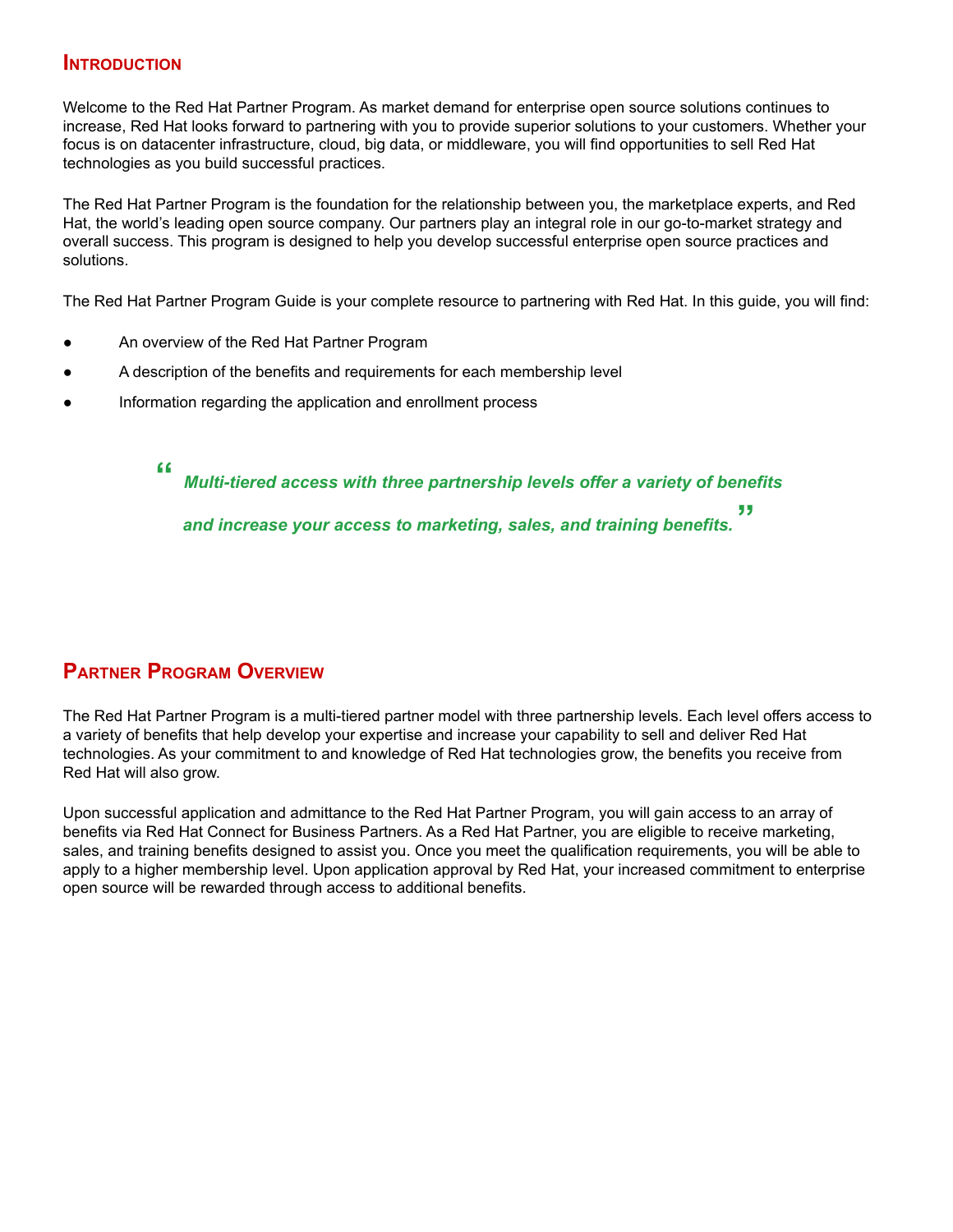# **PARTNER PROGRAM STRUCTURE**

The Red Hat Partner Program offers a flexible structure designed to accommodate our partners' individual business models and is composed of three partnership levels, plus numerous specializations that fall into two categories, Core and Featured.

# PARTNERSHIP LEVELS



## **Ready Partner**

The Ready Partner level enables you to grow your Red Hat enterprise open source practice while building Red Hat Datacenter Infrastructure, Middleware Solutions, and Cloud Infrastructure competencies. The Ready partnership is the entry membership level and offers partners access to a variety of resources, marketing collateral, tools, and benefits.

## **Advanced Business Partner**

The Advanced Business Partner level provides an increasing set of benefits for building Red Hat business plans focusing on growing both renewals and identifying and closing new opportunities. Advanced partners enjoy enhanced benefits, plus access to additional resources designed to help them build enterprise open source practices and increase revenue.

#### **Premier Business Partner**

The Premier Business Partner level is for partners who have a strategic relationship with Red Hat. These partners are heavily invested in driving new opportunities and contribute the most to Red Hat's partner ecosystem. They receive the highest level of visibility at Red Hat.

#### **Partnership Level Advancement**

All partners who have successfully completed the on-boarding process begin at the Ready Partner level of the Red Hat Partner Program. In order to be considered for either Advanced or Premier Business Partner levels, a request for a program upgrade must be submitted through the Red Hat Connect for Business Partners. Once Red Hat has received your request, you will work with your Red Hat channel account manager for your region to complete a 12-month business plan that includes sales, marketing, and enablement goals and activities. Upon approval of the business plan, your request for promotion will be submitted. If approved, you will begin receiving the incremental benefits associated with the new program level.

# **PARTNER PROGRAM BENEFITS**

The Red Hat Partner Program offers benefits designed to assist you in developing enterprise open source practices around Red Hat Infrastructure and Middleware solutions. As a Ready Partner, you will receive access to marketing and training resources. The Advanced Business Partner's increased commitment to Red Hat is rewarded with enhanced benefits. And because of their focus and dedication, Premier Business Partners have access to the highest level of benefits available.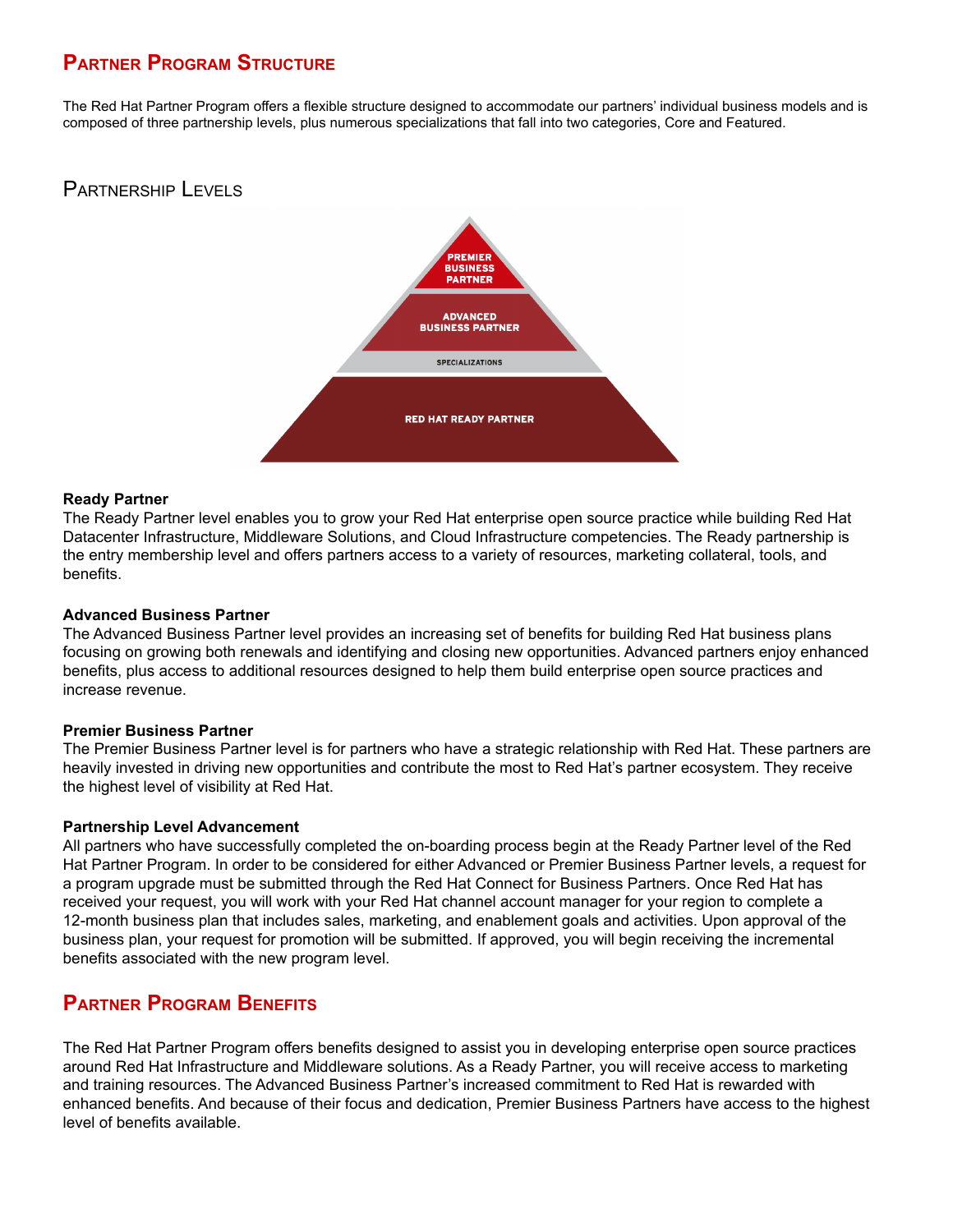| <b>Economic Benefits</b>                     | Ready              | <b>Advanced</b> | <b>Premier</b> |
|----------------------------------------------|--------------------|-----------------|----------------|
|                                              |                    |                 |                |
| Special bid pricing eligibility              | Yes                | Yes             | Yes            |
| Deal registration program eligibility        | Yes                | <b>Yes</b>      | <b>Yes</b>     |
| Deal Closure (APAC / GCG, KR, JP)            | 3%                 | $11\%$ / 6%     | 15% / 10%      |
| New Customer (Additional)                    | 2%                 | 4%              | 4%             |
| Strategic Product (Additional)               | 2%                 | 3%              | 3%             |
| Deal Protection                              | 2%                 | 3%              |                |
| Rebate – Retention Reward / Funded Headcount | Yes (Case by Case) | Yes             | Yes            |
| Red Hat Renewals Program eligibility         | Yes                | Yes             | <b>Yes</b>     |
| Technical Red Hat Training (GLS) discounts   | <b>No</b>          | Yes (25%)**     | Yes (30%)**    |
| Special Discounts for Red Hat Events         | <b>No</b>          | Yes             | Yes            |

# **Relationship Benefits**

| Partner Advisory Board participation eligibility | No           | Yes          | Yes          |
|--------------------------------------------------|--------------|--------------|--------------|
| Participation in partner conferences and events  | Yes          | Yes          | Yes          |
| Assigned CAM                                     | No           | Yes          | Yes          |
| Partner outreach communications                  | E-newsletter | E-newsletter | E-newsletter |

# **Sales Benefits**

| Web listing, Partner locator                                     | Yes        | Yes        | Yes        |
|------------------------------------------------------------------|------------|------------|------------|
| Access to Online Partner Enablement Network<br>(OPEN)            | Yes        | Yes        | Yes        |
| Partner website, Red Hat Connect for Business<br>Partners access | <b>Yes</b> | <b>Yes</b> | Yes        |
| Regular Product roadmap updates                                  | No.        | Yes        | Yes        |
| Demo or trial subscriptions (NFR – not for resale)               | <b>Yes</b> | Supported  | Supported  |
| Product Sales Bootcamp eligibility                               | Yes        | Yes        | Yes        |
| Red Hat lead pass eligibility                                    | <b>No</b>  | <b>Yes</b> | Yes        |
| Access to Red Hat sales team and joint customer<br>calls         | No.        | Yes        | Yes        |
| Cooperative solution development eligibility                     | <b>No</b>  | <b>Yes</b> | <b>Yes</b> |
| Red Hat Solution Architect support                               | No         | Yes        | Yes        |
| Custom case study development/partner<br>showcase                | <b>No</b>  | <b>Yes</b> | Yes        |
| Access to Solution Quick Start offerings materials               | No         | Yes        | Yes        |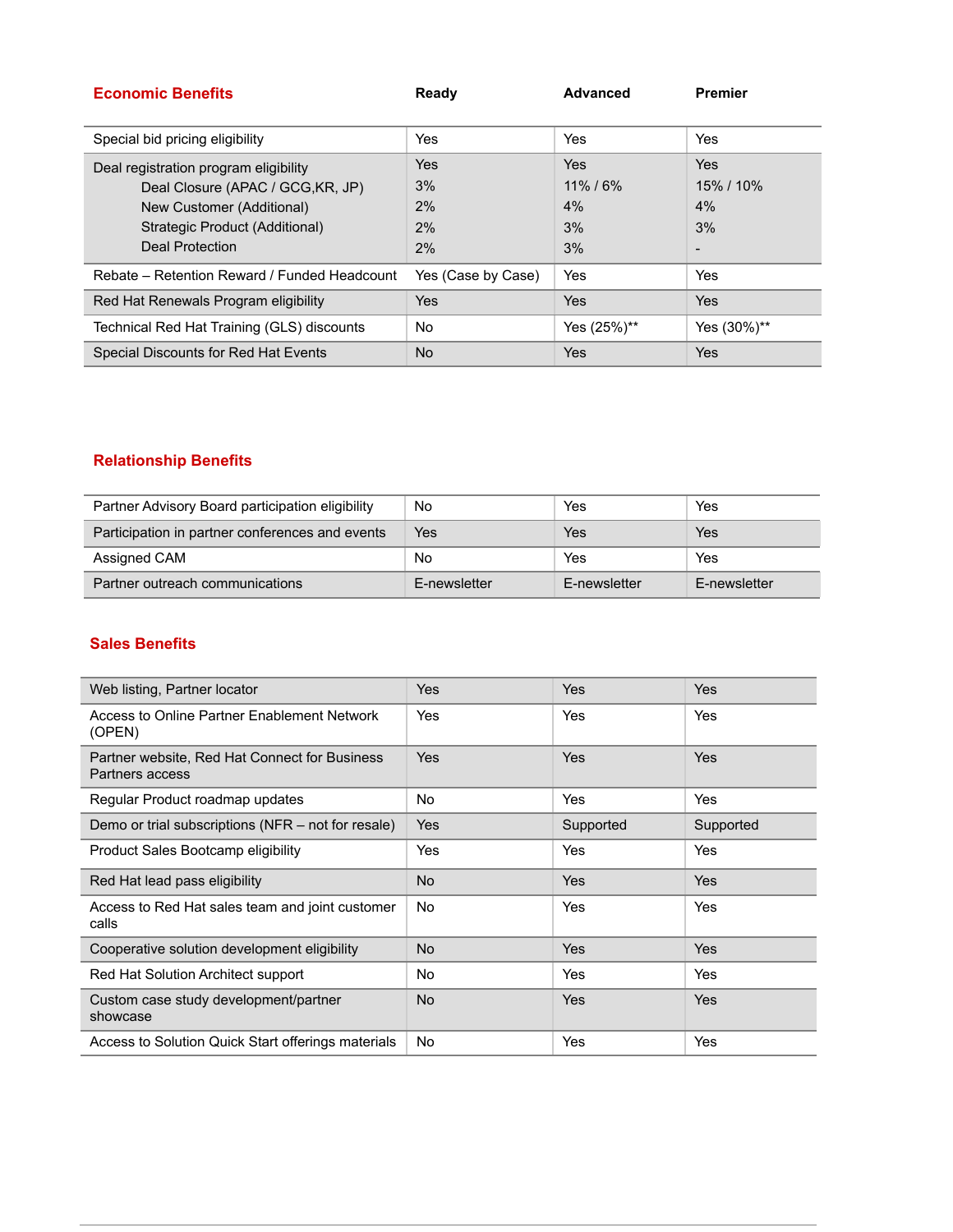# **Marketing Benefits**

| Program logo usage                                       | Yes               | Yes            | Yes        |
|----------------------------------------------------------|-------------------|----------------|------------|
| Featured partner success story highlights                | <b>No</b>         | Yes            | <b>Yes</b> |
| Case studies, whitepapers, and product literature        | Yes               | Yes            | Yes        |
| Partner Customizable campaign materials<br>(co-branding) | <b>Yes</b>        | Yes            | <b>Yes</b> |
| Marketing plan assistance and resources                  | No.               | Yes            | Yes        |
| Dedicated marketing assistance contact                   | <b>No</b>         | N <sub>o</sub> | <b>Yes</b> |
| Market development funds (MDF) eligibility               | No (Case by case) | Yes            | Yes        |
| Co-marketing eligibility (events, webinars, and<br>more) | <b>No</b>         | Yes            | <b>Yes</b> |

# **Technical Benefits**

| Knowledgebase access                                                                             | Yes          | Yes        | Yes      |
|--------------------------------------------------------------------------------------------------|--------------|------------|----------|
| Web support (Basic support level)                                                                | Yes          | <b>Yes</b> | Yes      |
| Phone support (Standard support level)                                                           | <b>No</b>    | Yes        | Yes      |
| Sales training, tools, and corresponding<br>accreditations across the Red Hat portfolio          | Yes          | <b>Yes</b> | Yes      |
| Sales Engineer training, tools, and corresponding<br>accreditations across the Red Hat portfolio | Yes          | Yes        | Yes      |
| Delivery training, tools, and corresponding<br>accreditations across the Red Hat portfolio       | <b>Yes</b>   | <b>Yes</b> | Yes      |
| Partner demo system                                                                              | <b>No</b>    | Yes        | Yes      |
| End User allowed to list partner as a primary<br>support contact                                 | <b>No</b>    | Yes        | Yes      |
| Participation in tech seminars, forums, networks,<br>blogs, and more                             | Yes          | Yes        | Yes      |
| Access to Online Technical library                                                               | Yes          | Yes        | Yes      |
| Access to beta products (or beta program<br>participation)                                       | Not required | Required   | Required |

\*\*On a limited basis and with written prior approval, Advanced and Premier Partners can submit requests to have Red Hat Global Learning Systems classes reimbursed through their channel account manager.

\*Please see Appendix 1 for Benefit Definitions.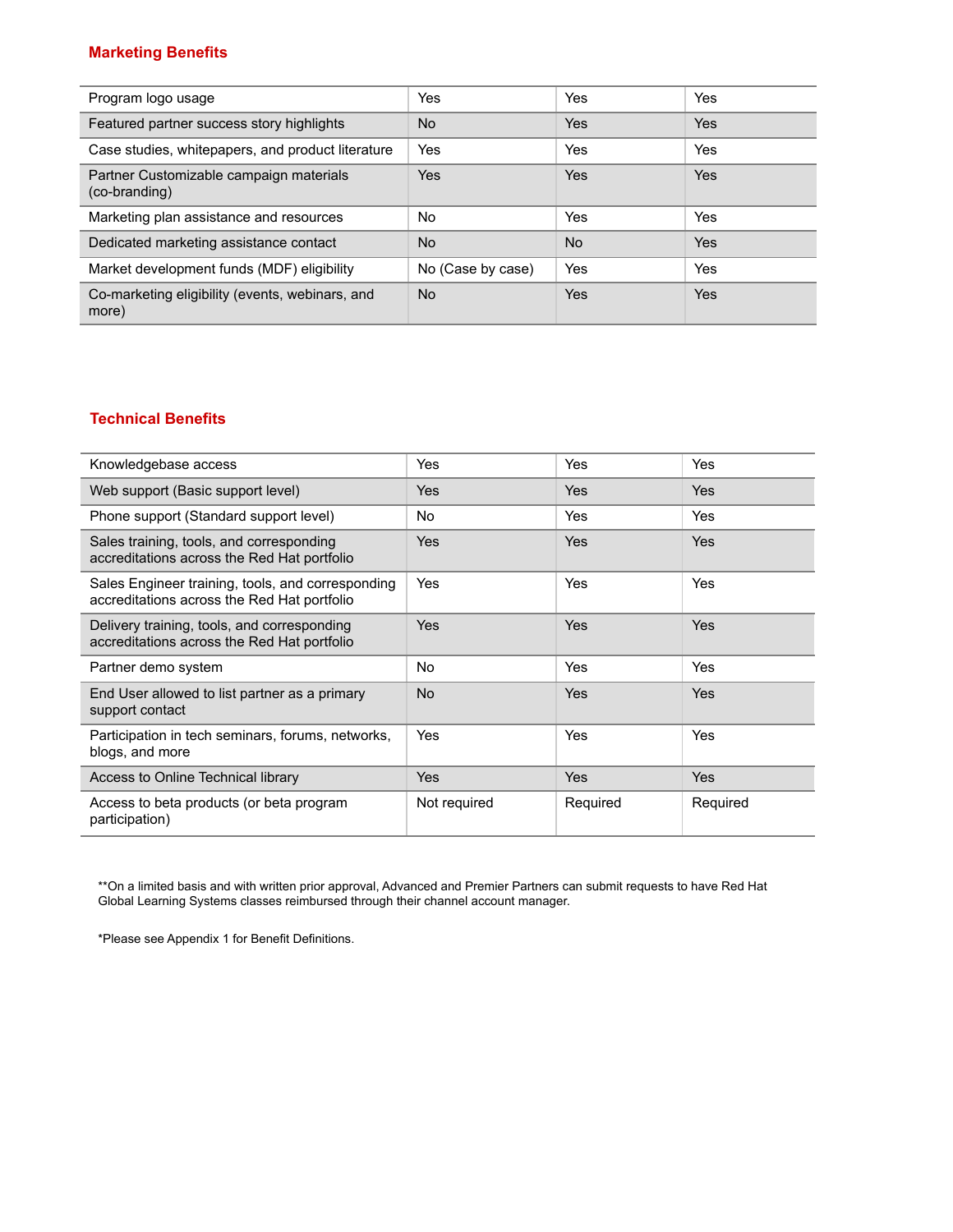# **ACCREDITATION**

Red Hat Partner Accreditation is earned when individuals at your company take a prescribed combination of training courses. Partner accreditation provides your company with a method to validate your capabilities in a globally recognized program. Your customers can review your accreditations and be confident that you have the skills and capabilities needed to implement the proposed solution.

# **Role-Based Accreditation**

Designed for individual employees, role-based accreditations are a subset of partner-level accreditations. There are three accredited roles: sales specialist, sales engineer specialist, and delivery specialist. You need to complete all of the courses in a role-based curriculum track to earn recognition as an accredited Red Hat Partner Specialist.

- Red Hat Sales Specialist: Includes value pitch, sales qualification, competitive positioning, objection handling, and pricing.
- Red Hat Sales Engineer: Includes technical sales, technical qualification, competitive positioning, objection handling, pricing, how-to demonstration, and product knowledge.
- Red Hat Delivery Specialist: Includes product installation, application development, proof-of concept delivery, and solution architecture.

Within each subject matter area, several different curriculum tracks are available for each role. For example, you can earn a Red Hat Sales Specialist— Container Native App Dev or a Red Hat Sales Specialist— Hybrid Cloud Infrastructure or Automation. Skills outcome differ within each specialty.

# **Partner-Level Accreditation**

As part of the qualification for Red Hat Advanced and Premier Business Partner status, companies must achieve and maintain accreditation. To earn a partner-level accreditation, a prescribed combination of your employees must be accredited sales specialists, sales engineer specialists, and delivery specialists, in addition to providing customer references.

There are currently three partner level accreditations:

- Red Hat Accredited Datacenter Infrastructure Partner: Includes IT Optimization and IT Automation.
- Red Hat Accredited Middleware Solutions Partner: Covers the Red Hat JBoss Middleware solutions for use in building and integrating applications, as well as automating business processes.
- Red Hat Accredited Cloud Infrastructure Partner: Requires virtualization as a prerequisite and will include the newest Red Hat product offerings supporting hybrid cloud infrastructure and IT Automation.

To earn and maintain a Red Hat Partner accreditation, companies need to maintain a designated number of accredited partner specialists depending on the partnership level. In a few special circumstances, partner employees who have earned Red Hat Certification may be exempt from specific courses.

Red Hat partner accreditations are globally recognized. Contact your local partner account manager to find out requirements or program variations that may apply to your region or country. Partner accreditations are reviewed and audited annually.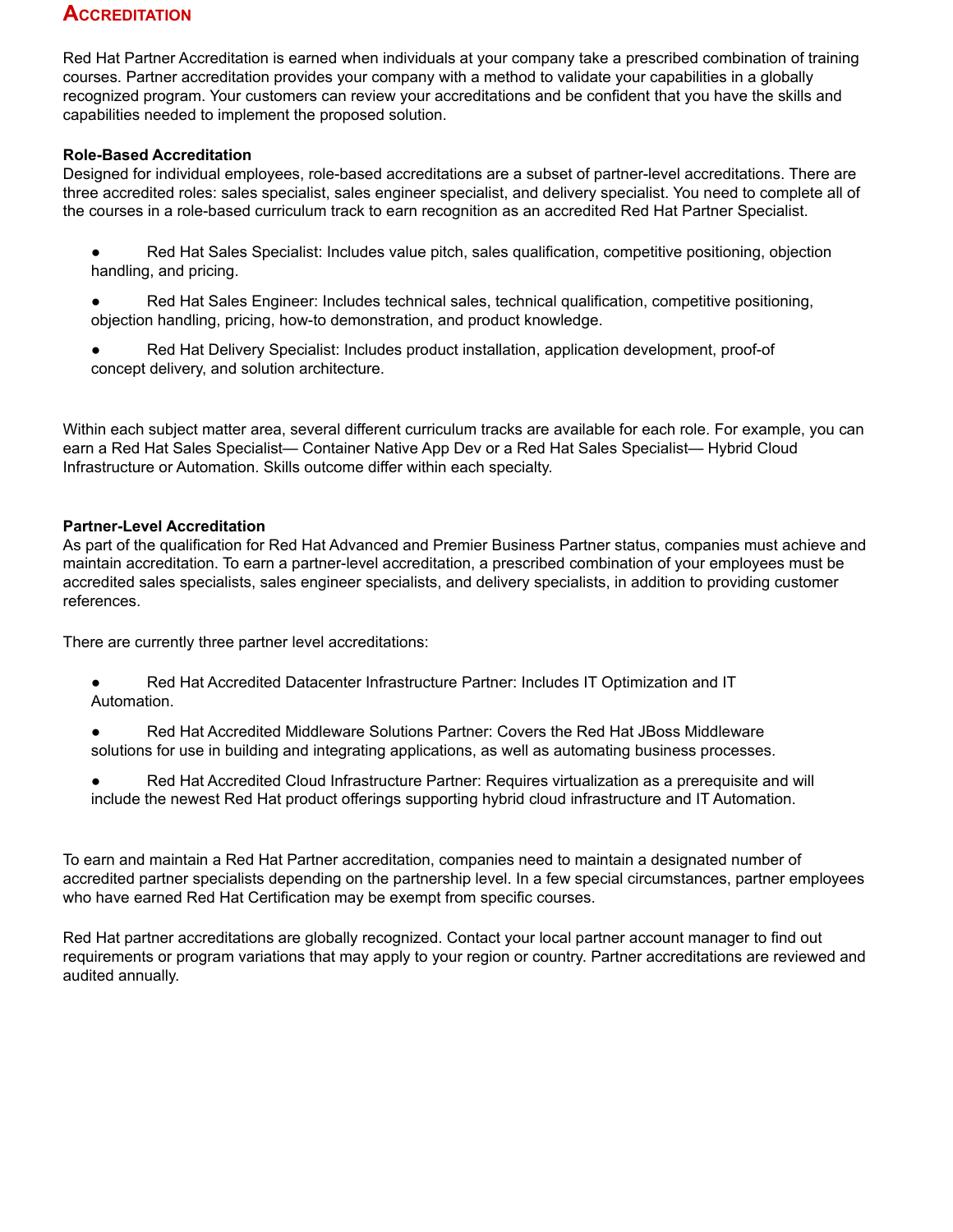# **PROGRAM REQUIREMENTS**

All partners participating in the Red Hat Partner Program must comply at all times with the set of requirements defined for each level of the program.

| <b>Requirement*</b>                                                       | Ready        | <b>Advanced</b>        | <b>Premier</b>                                                                        |
|---------------------------------------------------------------------------|--------------|------------------------|---------------------------------------------------------------------------------------|
| Completion of Red Hat Partner Program<br>application and company profile  | Yes          | Yes                    | Yes                                                                                   |
| Acceptance of Red Hat Partner Program<br>agreement                        | Yes          | Yes                    | <b>Yes</b>                                                                            |
| Annual re-accreditations                                                  | Yes          | Yes                    | Yes                                                                                   |
| Designated skills                                                         | <b>No</b>    | Minimum of 1           | Minimum of 2                                                                          |
| Minimum number of Red Hat Accredited<br><b>Sales Specialists</b>          | 2            | $4**$                  | $5***$                                                                                |
| Minimum number of Red Hat Accredited<br><b>Sales Engineer Specialists</b> | Optional     | $\mathbf{1}$           | $2***$                                                                                |
| Minimum number of Red Hat Accredited<br><b>Delivery Specialists</b>       | Optional     | 1                      | Minimum of 2 (for each skill)<br>and aligned with mutually<br>agreeable business plan |
| Active participation in marketing<br>programs                             | As available | Yes                    | Yes                                                                                   |
| Customer success story submissions                                        | None         | 2 per year             | 4 per year                                                                            |
| Approved 12-month business plan                                           | None         | <b>Yes</b>             | <b>Yes</b>                                                                            |
| Annual Red Hat revenue target<br>achievement                              | No           | Yes, per business plan | Yes, per business plan                                                                |
| Net-new business targets                                                  | <b>No</b>    | Yes, per business plan | Yes, per business plan                                                                |
| Working lab                                                               | <b>No</b>    | <b>No</b>              | <b>Yes</b>                                                                            |
| Engagement plans                                                          | <b>No</b>    | Yes, per business plan | Yes, per business plan                                                                |

\* Please see Appendix 2 for Program Requirement Definitions.

\*\* In addition to the number of accredited sales people to any other commitments in the mutually agreed to business plans.

\*\*\* This is a minimum requirement for each skill.

# **MEMBERSHIP**

#### **Application Process**

To enroll in the Red Hat Partner Program, please visit Red Hat Connect for Business Partners at <https://connect.redhat.com> to access the application. Complete the application profile and assent to the Red Hat Partner Agreement. Further instructions are provided with the agreement.

#### **Partner Program Membership Renewal**

Red Hat Partner Program membership is for a one-year term. For partners maintaining good standing within the program and compliance with objective criteria, membership will be renewed upon completing an annual re-qualification process such as, but not limited to, partner vetting review, Code of Conduct (CoC) and Integrity Training. The partner vetting review includes a FCPA questionnaire which will be e-mailed separately to the e-mail recipient address provided by the partner which has to be completed. Please update the email address accordingly in the partner connect, user administration section to ensure there is no delay to the completion of the partner vetting review. Partners who have achieved the Advanced or Premier Partner membership level will renew to their current membership level if they have met the respective annual Program requirements for that level such as, but not limited to, achieving the minimum numbers of accreditations for sales, sales delivery and delivery respectively and having an approved 12-month business plan. Advanced and Premier Partners who do not meet the requirements for their level of membership upon the annual membership renewal may be assigned a lower level of membership subject to meeting the requirements of the lower level of membership. Partners who do not complete their annual re-qualification process may have their status changed to an unaffiliated tier at Red Hat's sole discretion. For the avoidance of doubt, in the event the partner fails to complete the requirements of partner vetting review, the partner's status shall be changed to an unaffiliated tier.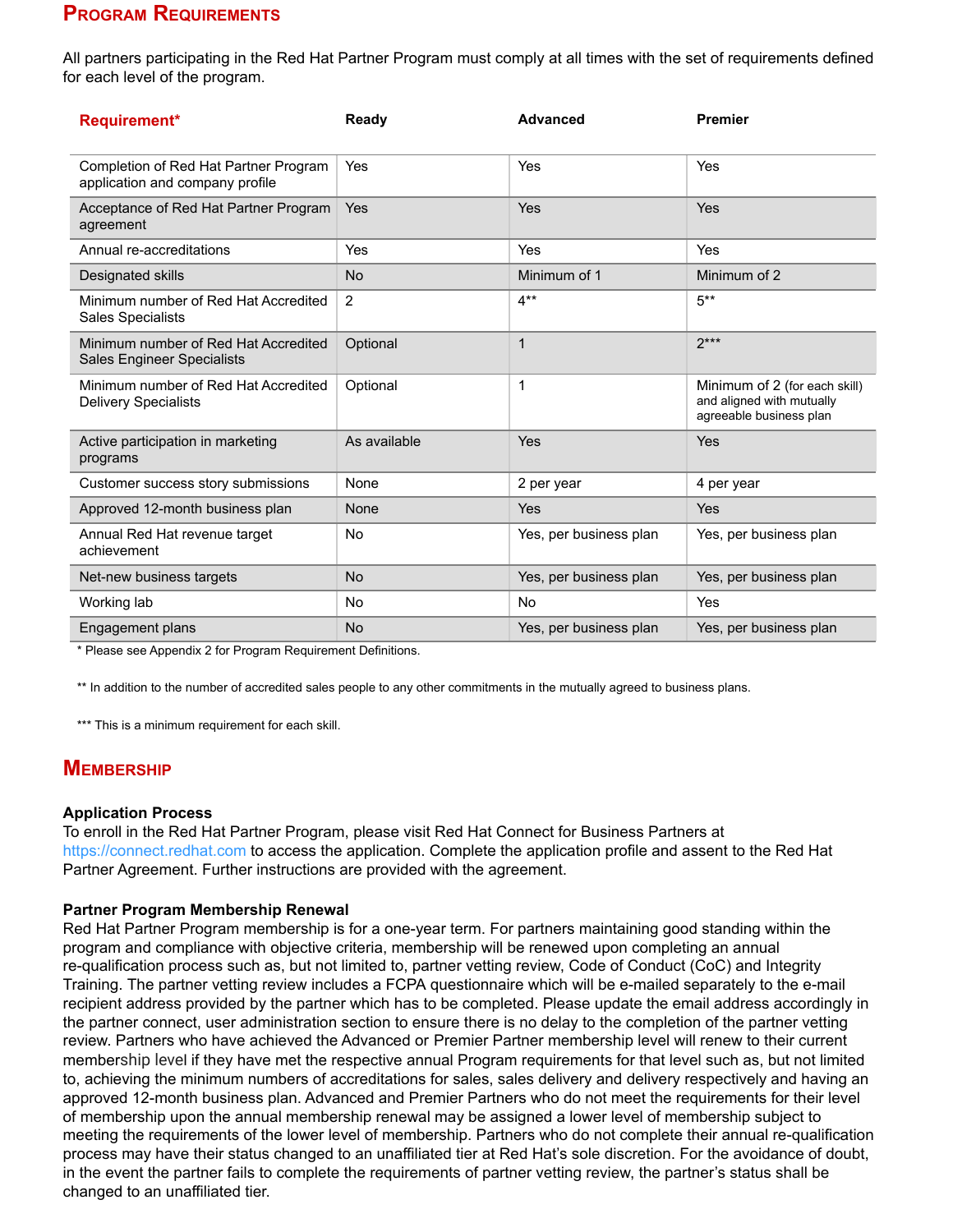# **RED HAT PARTNER HELP DESK**

Contact the Red Hat Partner Help Desk for questions regarding the Red Hat Partner Program, partner opportunities, or information on the Red Hat product portfolio.

# **Asia Pacific Partner Help Desk:**

Email: apac-partner-helpdesk@redhat.com Telephone: +65 6490 4200

# **APPENDIX 1: BENEFIT DESCRIPTIONS**

# ECONOMIC BENEFITS

# **Special bid pricing eligibility**

Partners may benefit from a "sell with" approach on large enterprise prospects and therefore be eligible to request special bid pricing from Red Hat through their Red Hat channel account managers to help close large sales opportunities. Only affiliated partners are eligible for the benefits outlined below.

# **Participation in rebate program eligibility**

Partners who are interested in deeper specialisation may also participate in the Openshift Practice Builder program or Ansible Acceleration program or both, subject to eligibility.

# **Deal registration program eligibility**

The Deal Registration Program provides business partners with the ability to accrue additional benefits when they identify new Red Hat business opportunities and engage in value-added pre-sales activity. For more details refer to the Deal Registration Guide.

# **Deal Closure**

This is a percentage discount offered to partners on successfully closing an approved Deal Registration order with an existing customer. The discount is calculated on MSRP.

# **Deal Protection**

This is a percentage discount offered to partners if they lose the registered deal to another Red Hat reseller partner who didn't register the deal but booked the order with Red Hat or Red Hat books the order directly. The discount is calculated on the amount of the deal booked with Red Hat. The discount is calculated on MSRP.

# **New Customer**

This is an additional discount on top of the deal closure discount offered to partners for deal registration booked with net new customers to Red Hat. New customers are defined as accounts who have not done any business with Red Hat within the last 24 months. The discount is calculated on MSRP.

# **Strategic Products**

This is an additional discount on top of deal closure discount offered to partners for deal registration booked on all Red Hat products other than RHEL. The discount is calculated on MSRP.

# **Rebates**

Rebate for ABPs, and on a case-to-case basis for Ready partners, will be available based on the following criteria:

**Retention** – Additional Renewal incentives for territory to rescue partners: Mandatory renewal rate target need to be included for each ABP\*

# **Incremental Revenue Goals\***

**Funded Head** – To support strategic initiatives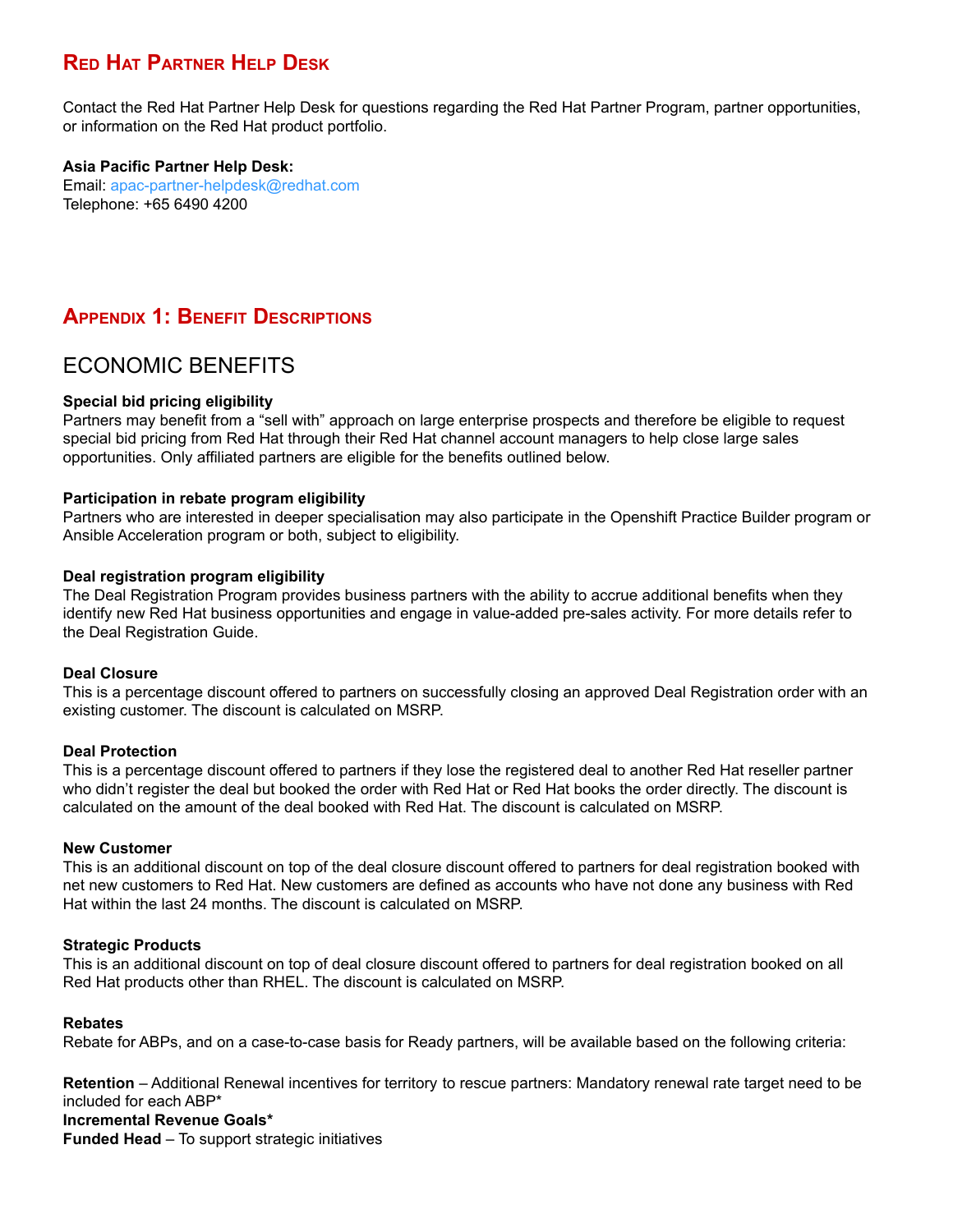#### **Partner Renewal Enablement Program eligibility**

Red Hat renewals program is an end-to-end solution for managing your Red Hat renewals business. This partner-centric program helps increase renewal rates and return more revenue for you, while increasing customer retention and satisfaction.

# **Deal Registration Renewals**

Affiliated partners will be eligible to submit renewals via deal registration. By doing so, eligible partners will be entitled to flat discounts upon approval. For more details, please refer to the Deal Registration (renewals) guide.

# **Funded Red Hat champion eligibility**

Advanced and Premier Partners who put a Red Hat champion in place to focus on expanding Red Hat business opportunities and driving revenue within the partner's customers and prospects will be considered for MDF reimbursement funding, based on a mutually agreed-upon business, marketing, and training plans.

## **Technical training discounts**

Improve the technical knowledge of your staff through discounts off the MSRP price on Red Hat Training courses. Partners eligible for discounts can find those codes in the Red Hat Connect for Business Partners.

## **Special discounts for Red Hat events**

Advanced and Premier partners would be eligible to receive special discounts for joint Red Hat marketing events.

# RELATIONSHIP BENEFITS

## **Partner Advisory Board participation eligibility**

Participation in the Partner Advisory Board gives partners a chance to heavily influence the way Red Hat does business with partners. This is an opportunity to meet regularly with the Red Hat leadership and have a voice in our channel strategies and programs.

#### **Participation in conferences and events**

Red Hat regularly sponsors a variety of industry events and conferences to promote brand awareness and acquire new customers. As part of your membership, you will be provided with the opportunity to participate in roles ranging from presenting Red Hat solutions, to hosting open source discussions, and to demonstrating your specific services that compliment Red Hat offerings.

#### **Assigned field channel account management**

Advanced and Premier Business Partners will have access to a Red Hat inside or field partner manager who acts as a point of contact within Red Hat, conducts business planning with the partner, and assists the partner to help them make the most of the Red Hat Partner program.

#### **Assigned inside sales account management**

All partners will have access to a Red Hat inside sales account manager who acts as a point of contact with Red Hat, assists the partner with key customer business opportunities and assists partners to make the most of the Partner Program benefits.

#### **Partner outreach communication**

Keep up on the latest news from Red Hat through our monthly partner-focused communications. Receive key information about new products, upcoming campaigns, Red Hat resources, success stories, and more.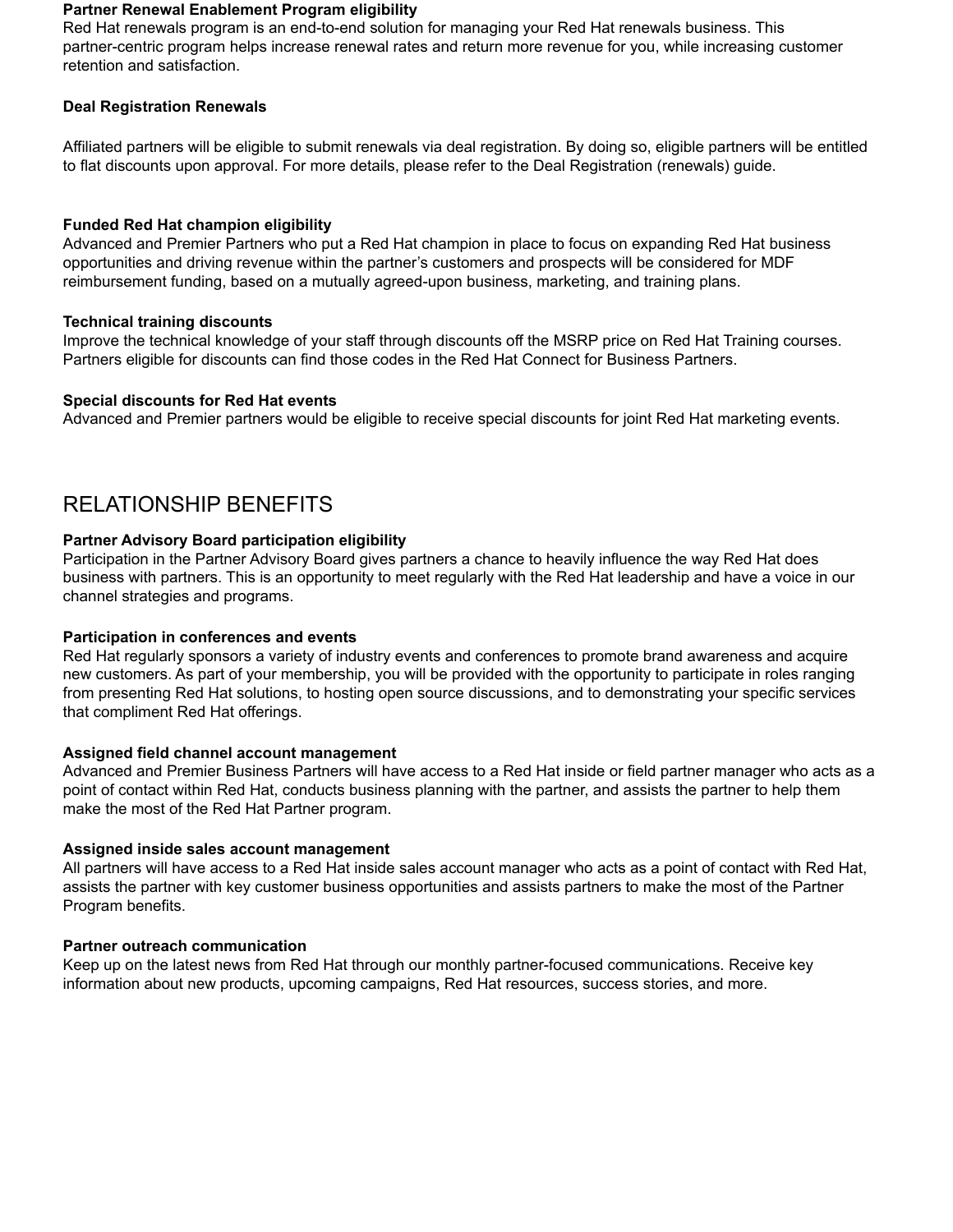# SALES BENEFITS

## **Web listing and partner locator**

Gain exposure through visibility in the redhat.com partner search function. Potential customers looking to engage Red Hat partners may search based on geography or other factors. Premier Partners will enjoy enhanced positioning in partner searches.

## **Access to sales training**

Access detailed Red Hat product training through Red Hat Online Partner Enablement Network (OPEN). This series of online training modules was developed for three specific roles: sales (available to all partners), and sales engineer and delivery (available to Advanced and Premier Business Partners). Red Hat OPEN offers accreditation on Red Hat technologies as follows:

| <b>Red Hat Sales Specialist</b> | <b>Red Hat Sales Engineer Specialist</b> | <b>Red Hat Delivery Specialist</b> |
|---------------------------------|------------------------------------------|------------------------------------|
| Value Pitch                     | <b>Technical Sales</b>                   | <b>Product Installation</b>        |
| Qualification                   | <b>Technical Qualification</b>           | <b>Application Development</b>     |
| <b>Competitive Positioning</b>  | Competitive Positioning                  | Proof Of Concept Delivery          |
| <b>Objection Handling</b>       | <b>Objection Handling</b>                | Solution Architecture              |
| Pricing                         | Pricing                                  |                                    |
|                                 | How To Demo, Product Knowledge           |                                    |

Training for these technical roles are online, self-paced. Addressing the need for in-depth technical training, Advanced and Premier Partners have access to OPEN eLAB training. eLAB training is a combination of eLearning and lab exercises that dive into an engineer's need to be able to install, administer, and innovate using Red Hat based solutions.

OPEN eLAB classes are not only online but online lab environments are provided to partners.

# **Access to Red Hat Connect for Business Partners (**http://connect.redhat.com**)**

Red Hat Connect for Business Partners is an online content repository and partnership management tool. In Red Hat Connect for Business Partners, you will find an array of program, product, marketing, and sales resources for the Red Hat partner community. Red Hat Connect for Business Partners serves as your primary source of information regarding Red Hat, our product offerings, and our marketing campaigns. Red Hat Connect for Business Partners also lets you administer your partner relationship with Red Hat, including applying for and receiving acceptance notices for higher membership levels and specializations and facilitating other important communications with Red Hat.

# **Product roadmap updates**

Partners at the Advanced and Premier levels will have the opportunity to participate in Red Hat product roadmap webinars given periodically throughout the year.

# **Demo and trial subscriptions (NFR – not for resale)**

All partners will be granted access to not-for-resale demonstration subscriptions for the purposes of training, testing, and demonstrating Red Hat solutions to potential customers. Not-for-resale demonstration subscriptions are provided to you as a benefit of the Red Hat Partner Program, and are not for use in either internal or external production environments, or for resale to any other party. NFR is a Self-Support SLA, which means no official support from Red Hat, and no technical support cases may be filed. However, full access to the Red Hat Customer Portal is made available. For further knowledge, customers can find it from content hub, resource library (https://www.redhat.com/en/resources) or community (https://access.redhat.com/community).

#### **Sales boot camp eligibility**

Partners can attend sales boot camps organized by Red Hat and get their sales team effectively trained on Red Hat's value and solutions.

#### **Lead pass eligibility**

Advanced and Premier Business Partners may be eligible to receive sales leads if they comply with the lead distribution rules defined by Red Hat.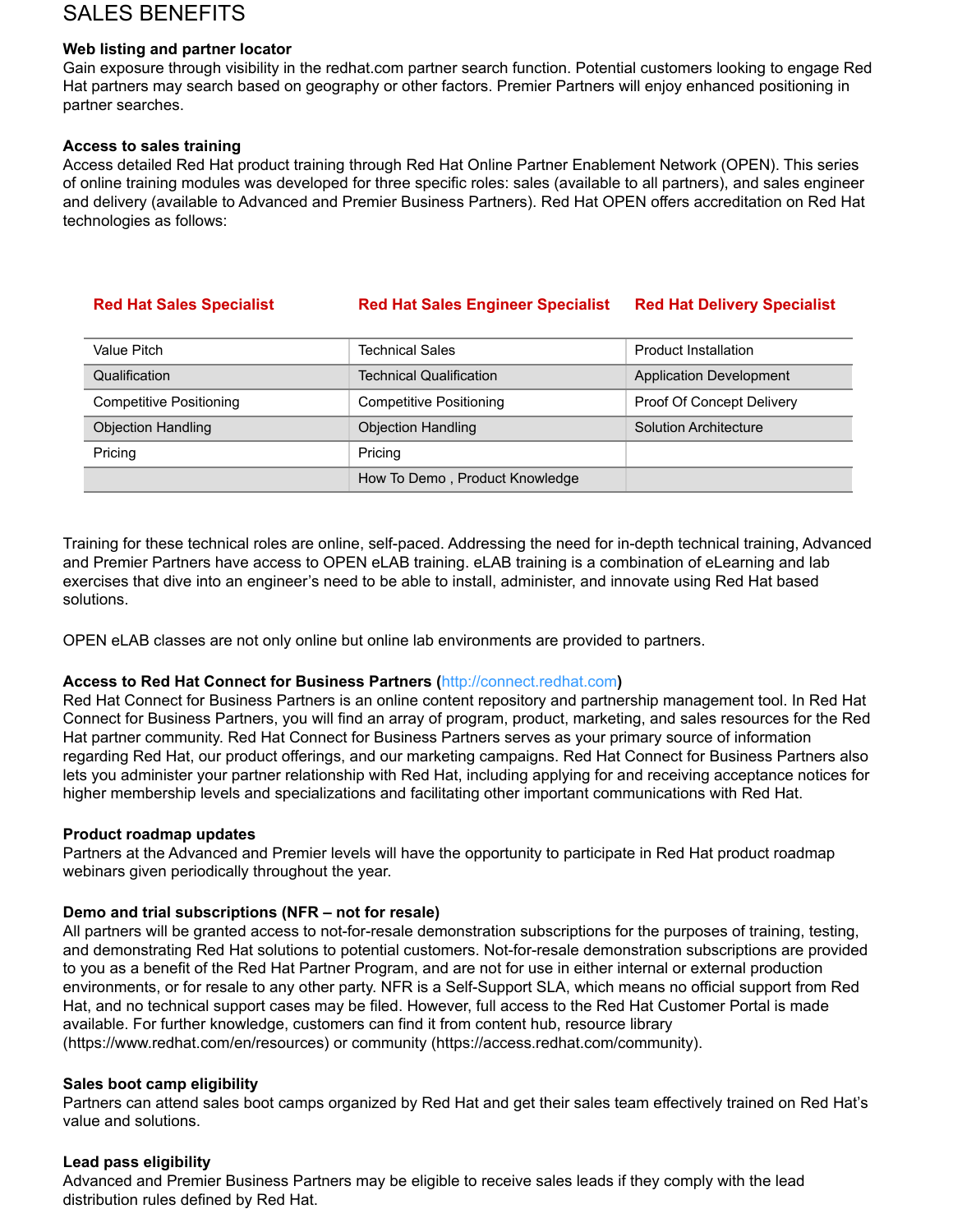#### **Access to Red Hat sales teams and joint customer calls**

Advanced and Premier Business Partners are encouraged to develop engagement plans to work with the Red Hat sales teams as part of their business planning process. For more information, contact your Red Hat channel account manager or the Partner Help Desk.

## **Cooperative solution development eligibility**

Red Hat may work with Advanced and Premier Business Partners who have created solutions relevant to our business to help develop collateral and market to the rest of our partner ecosystem.

## **Dedicated solution architect support**

Premier Business partners will have a named Red Hat Solution Architect for pre-sales technical support assistance.

## **Custom case study development/partner showcase**

Advanced and Premier partners receive an exclusive privilege to develop customer case study and showcase their success. They would also be able to customize based on their marketing requirements.

# **Access to Solution Quick Start offerings materials**

Advanced and Premier partners can also access Solution Quick Start materials to get their teams timely enabled on latest solution offerings from Red Hat.

# MARKETING BENEFITS

## **Program logo usage**

Partners will be able to use the Red Hat logo for their corresponding level of partnership to market their open source expertise and Red Hat relationship, in compliance with Red Hat policies and agreements. Logos are available via Red Hat Connect for Business Partners under Partner Content Hub.

## **Accreditation logos**

Partner-level and individual-level logos will be available upon successful completion of Sales, Sales Engineer, or Delivery Specialization track found in the OPEN training center to be used in compliance with Red Hat policies and agreements.

# **Featured partner success story highlights**

Share your Red Hat success stories. Submit success story proposals through Red Hat Connect for Business Partners for consideration. Proposals selected by Red Hat will be developed into formal success stories, which may be promoted by Red Hat and the partner through various publicity vehicles. At the same time, submitting customer references through Red Hat Connect for Business Partners counts toward the annual requirements for Advanced and Premier Partners.

# **Case studies, whitepapers, and product literature**

Extensive collateral will be made available to partners via the Red Hat external website and Red Hat Connect for Business Partners.

# **Customizable campaign materials**

Eligible partners are able to access customizable product and marketing collateral and templates that can help develop presentations and campaigns focused on Red Hat solutions.

#### **Marketing plan assistance and resources**

Partners have access to resources, including a framework with which to develop go-to-market programs and marketing initiatives that will increase our mutual business and provide measurable results.

#### **Dedicated marketing contact**

Advanced and Premier Partners may have access to a channel marketing specialist who can assist with developing demand-generation campaigns, events, programs, and marketing initiatives to support the partner's unique business objectives as available.

#### **Market development funds (MDF) eligibility per annual business plan**

As part of the annual business planning and written agreement, Advanced and Premier Partners will be able to request market development funds (MDF) for activities that drive brand awareness, lead generation, and sales opportunities for Red Hat technology.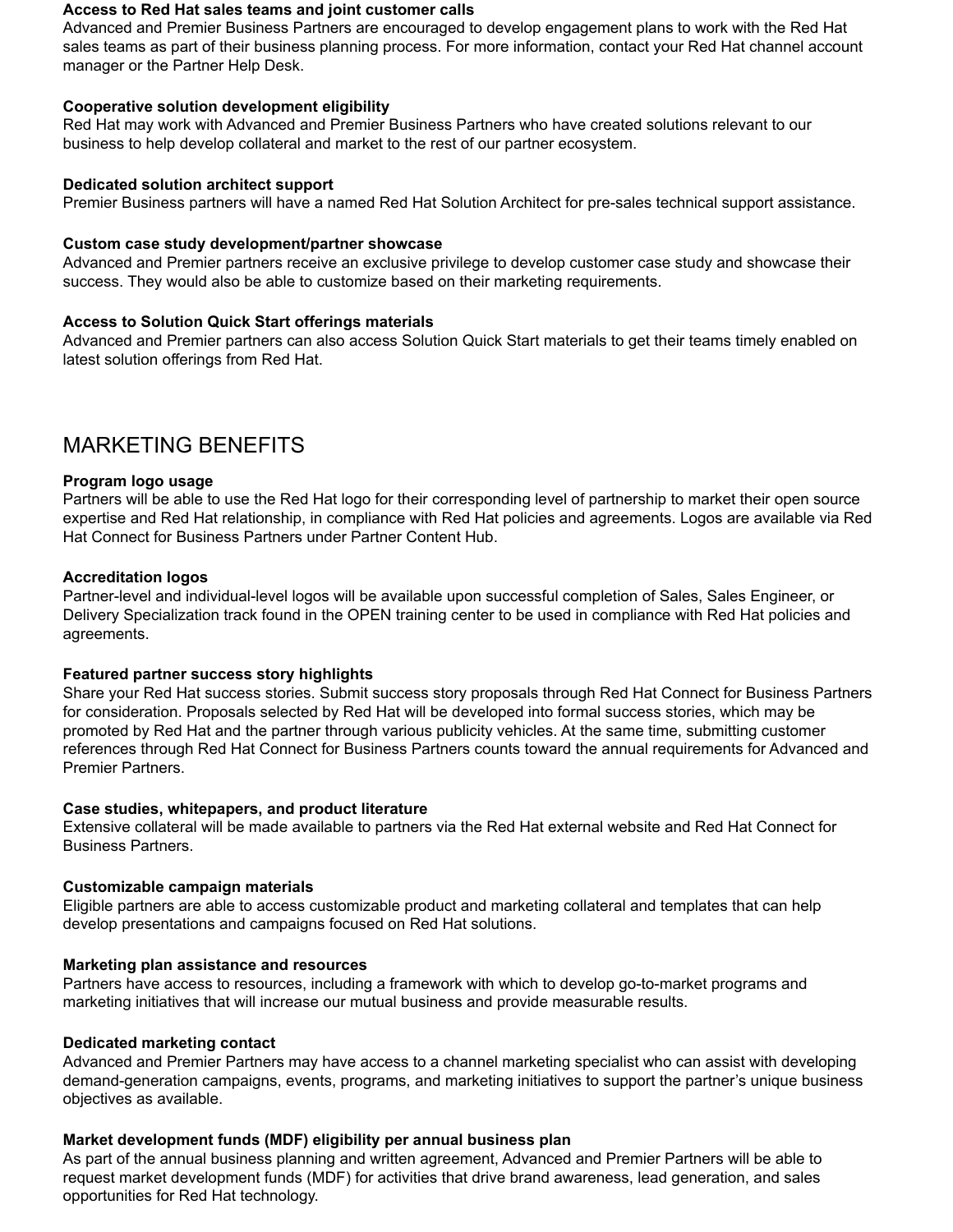#### **Co-marketing activity**

The following co-marketing activities are eligible for MDF:

- Demand generation activities
- Training, webinar, and enablement activities
- Technical development projects
- Building a lab or demo center with Red Hat demo capabilities
- Joint customer visits
- Hosting and sponsoring customer events
- Proof of concept
- Other activity-based initiatives as agreed with Senior Marketing and Partner Sales

#### **Partner communications**

Keep up on the latest news from Red Hat through partner-focused communications. Receive key information about new products, upcoming campaigns, resources, success stories, and more.

# TECHNICAL BENEFITS

#### **Knowledge base access**

You will have access to the Red Hat technical library through Red Hat Connect for Business Partners to research answers to technical product questions.

#### **Web-based support (Basic support level)**

All partners will have access to unlimited web-based support during standard business hours following Red Hat Production Support's scope of coverage. See www.redhat.com/support/policy/ for more details.

#### **Phone support (Standard support level)**

Advanced and Premier Partners will have access to unlimited phone-based support during standard business hours following Red Hat Production Support's scope of coverage. See www.redhat.com/support/policy/ for more details.

#### **Sales representative, Sales Engineer, and Delivery training and tools availability**

All business partners will have access to online training for sales skills across all areas of specialization. These online classes are available through OPEN in Red Hat Connect for Business Partners with access to an online instructor for lab-oriented courses. Additional in-person sessions may be available in the technical library.

#### **Sales engineer and delivery training and tools availability**

Advanced and Premier Partners will have access to online training for skills across our areas of specialization. These online classes are available through OPEN in Red Hat Connect for Business Partners with access to an online instructor for lab-oriented courses. Additional in-person sessions may be available throughout the year.

#### **Red Hat Product Demo System**

This demonstration system requires registration and is only available to Advanced and Premier Partners. The demonstration system is a lab environment where the partner can access live environments using our various product offerings where they can practice and demonstrate Red Hat solutions within a non-production environment.

#### **Partner listed as a customer support contact**

Partners can contact Red Hat technical support from the customer portal of the customer's account, when partners make inquiries with Red Hat on customer's behalf. Partner will need the customer's account number and valid login associated with the customer's Red Hat Network account. Partners cannot get additional support, and partners can enter the position as customer's agent.

#### **Participation in technical seminars, forums, networks, blogs, and more**

Partners will have the opportunity to participate in Red Hat-sponsored technical seminars, forums, networks, blogs, and more.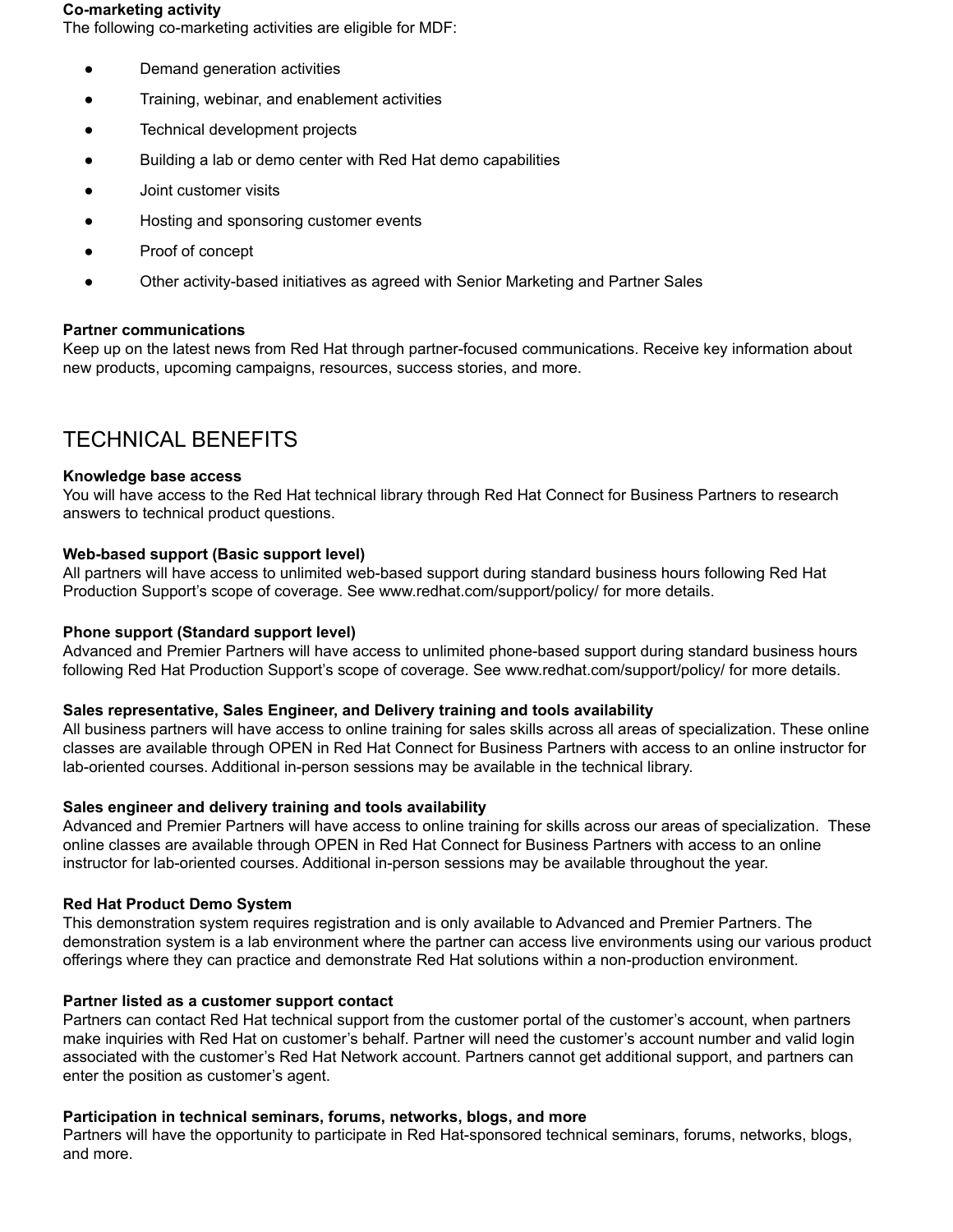# **Technical library**

Through OPEN, partners can access the Red Hat partner technical library. This library is a repository of technical documents ranging from reference architectures to whitepapers to videos, all tagged and available to support the technical learner with additional content and sales tools.

## **Access to beta products (or beta program participation)**

Partners at the Advanced and Premier levels may be invited to join beta programs for certain Red Hat offerings.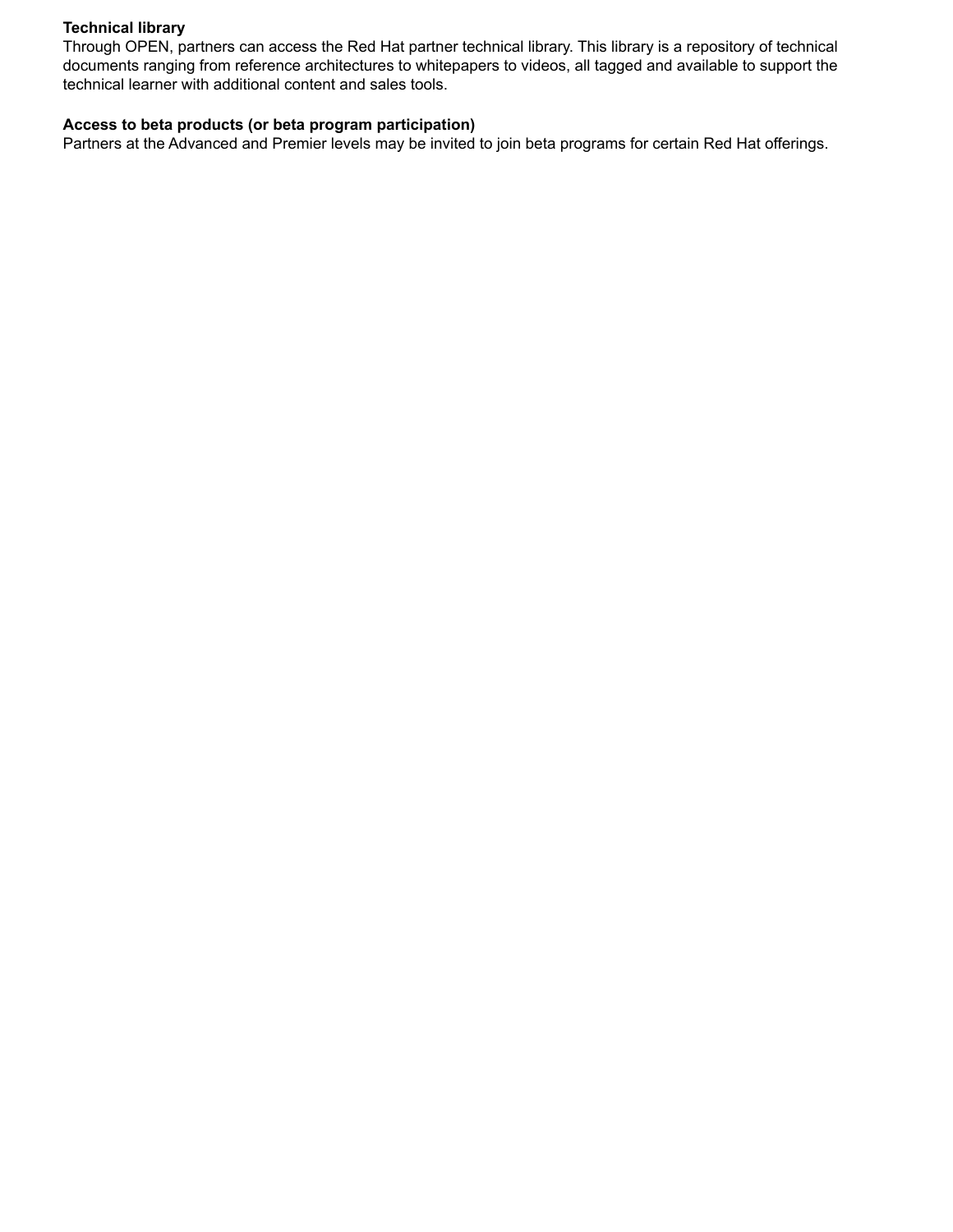# **APPENDIX 2: PROGRAM REQUIREMENT DEFINITIONS**

## **Completion of Red Hat Partner Program application and company profile**

As part of the Red Hat Partner Program enrollment process, partners will be required to complete the Red Hat Partner Program application and company profile as outlined in Red Hat Connect for Business Partners at www.connect.redhat.com.

## **Acceptance of Red Hat Partner Program agreement**

As part of the Red Hat Partner Program enrollment process, partners will be required to agree to the terms of the Red Hat Partner agreement, available online in Red Hat Connect for Business Partners at www.connect.redhat.com. Partners must maintain compliance with the partner agreement throughout their partner relationship with Red Hat.

## **Annual re-accreditations**

Ready Partners will need to have a minimum number of two users who are accredited with active Red Hat Sales accreditations to remain Ready. Partners who failed to do so may be downgraded to unaffiliated.

## **Minimum number of Red Hat Accredited Sales Specialists**

Advanced Partners are required to have no fewer than four active Red Hat Accredited Sales Specialists and Premier Partners are required to have no fewer than five active Red Hat Accredited Sales Specialists trained in any one specialization. Depending on the type of additional specialization the partner gets for the Premier Business Partner level, they may need more.

## **Minimum number of Red Hat Accredited Sales Engineer Specialists**

Premier Partners are required to have a minimum of two active Red Hat Accredited Sales Engineer Specialists at all times.

# **Minimum number of Red Hat Accredited Delivery Specialists**

Premier Partners are required to have a minimum of two active Red Hat Accredited Delivery Specialists at all times for each area of specialization in the base skill plus one other.

# **Active participation in marketing programs**

Advanced and Premier Partners are required to develop a business plan that includes marketing programs designed to drive net-new opportunities. Advanced and Premier Business Partners must coordinate with their Red Hat channel marketing contact to identify appropriate Red Hat campaigns and develop a marketing initiative that aligns with both the partner's and Red Hat's goals.

#### **Customer success story submissions**

Approved customer references are also a requirement for earning a Red Hat accreditation. Partners are able to submit as many customer references as desired. More than one reference may be submitted for the same customer, but they must be for different projects. With approval and participation from both the partner and the customer, Red Hat will develop a co-branded customer success story that will be available for public use by Red Hat and the partner. Partners are responsible for obtaining the end-customer approval prior to submission of the Red Hat form. For questions about success stories, please email [customer-references@redhat.com](mailto:customer-references@redhat.com).

# **Approved 12-month business plan**

Partner and Red Hat will conduct quarterly business reviews. This review will determine if the partner working with Red Hat is making significant progress towards agreed-on goals and commitments. Failure to achieve these goals and commitments may require corrective action to be taken by the partner and Red Hat or may result in the partner being demoted to the appropriate Red Hat Partner Program tier.

#### **Annual Red Hat revenue target achievement**

Partner and Red Hat will conduct quarterly business reviews. This review will determine if the partner working with Red Hat is making significant progress towards agreed-on goals and commitments. Failure to achieve these goals and commitments may require corrective action to be taken by the partner and Red Hat or may result in the partner being demoted to the appropriate Red Hat Partner Program tier.